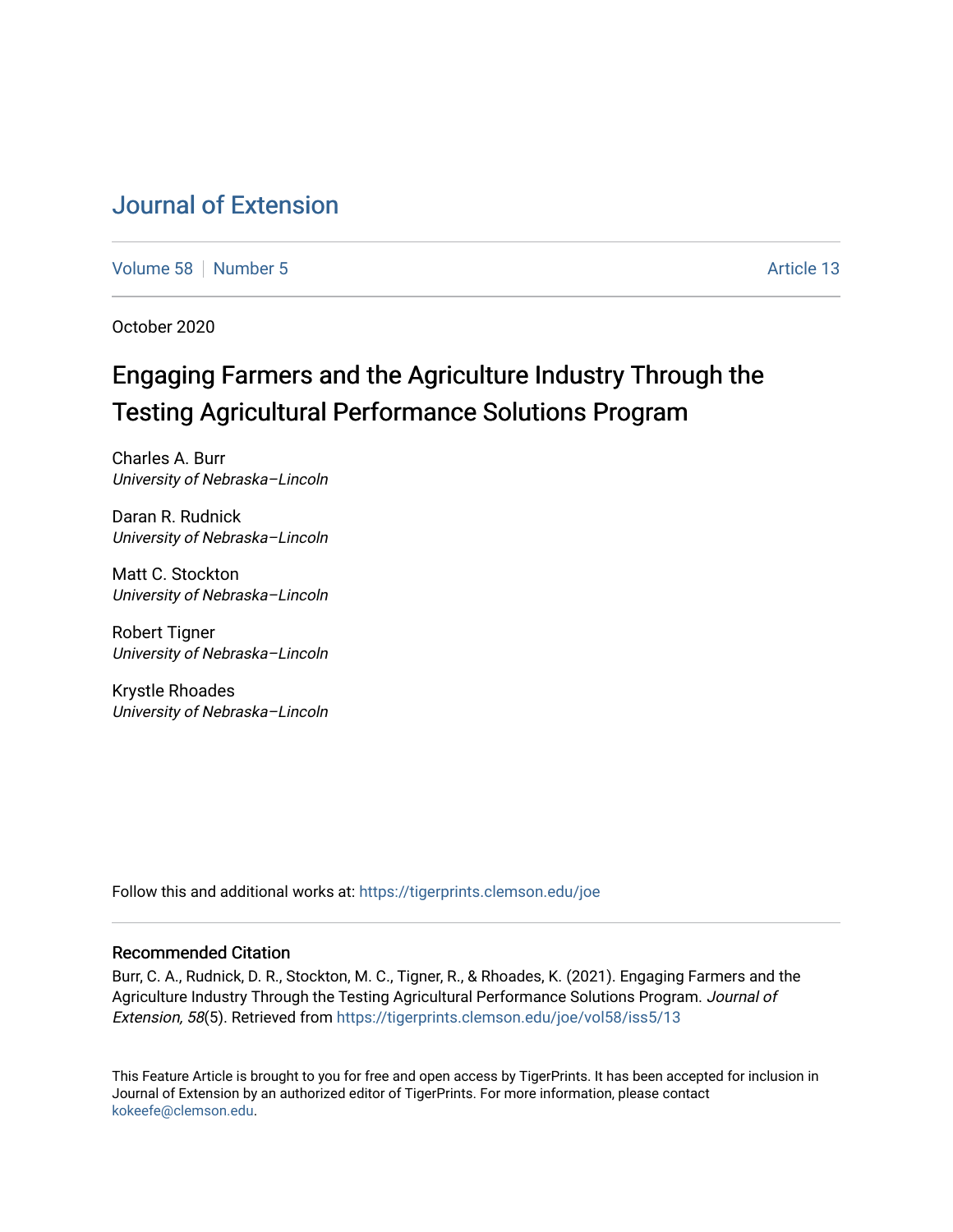

**October 2020 Volume 58 Number 5 Article #v58-5a3 Feature**

## **Engaging Farmers and the Agriculture Industry Through the Testing Agricultural Performance Solutions Program**

#### **Abstract**

The University of Nebraska–Lincoln Testing Agricultural Performance Solutions (TAPS) program involves use of farm management competitions to increase engagement across producers, industry, and universities. Participants make several management decisions throughout the growing season in a controlled field trial held at the university research station. Results are analyzed, and awards are presented for most profitable farm, most efficient farm, and farm with the greatest grain yield. The TAPS program involves several techniques for facilitating participatory assistance, including two-way communication and transformational learning. It has resulted in participants' questioning their past management decisions and realizing that they need to improve their marketing skills to improve profitability.

**Keywords:** [farm management](https://joe.org/search-results.php?cx=010816128502272931564%3Aopgn_voyplk&cof=FORID%3A10&ie=UTF-8&q=farm management&sa=Search+JOE#1039\), [competition](https://joe.org/search-results.php?cx=010816128502272931564%3Aopgn_voyplk&cof=FORID%3A10&ie=UTF-8&q=competition&sa=Search+JOE#1039\), [transformational learning](https://joe.org/search-results.php?cx=010816128502272931564%3Aopgn_voyplk&cof=FORID%3A10&ie=UTF-8&q=transformational learning&sa=Search+JOE#1039)

**Charles A. Burr** Extension Educator **Daran R. Rudnick** Irrigation Management **Specialist** 

**Matt C. Stockton** Agricultural Economist **Robert Tigner** Extension Educator

**Krystle Rhoades** Testing Agricultural Performance Solutions Program Manager

Nebraska Extension University of Nebraska–Lincoln

### **Introduction**

The world is a much different place than when Cooperative Extension began to deliver research-based information to local farmers. Extension began as a top-down process (i.e., one-way communication) wherein scientists developed answers to pertinent questions and Extension staff delivered them to end users (Vanclay & Lawrence, 1994). Shroyer and Sullins (1993) described traditional Extension as on-farm demonstrations. However, an increased desire for two-way communication between Extension and end users was evident through the expansion of on-farm research. Shroyer and Sullins (1993) described this type of study as action research in which farmers' suggestions, observations, and conclusions are incorporated into the management solutions tested by scientists. Norman et al. (1994) described the addition of on-farm research to traditional research as a continuum rather than a substitute. Overall, farmers have evolved into very astute innovators capable of conducting applied research.

Extension programming has developed into a farmer-centered participatory assistance process for determining technical knowledge needed for adoption of an innovation (Lanyon, 1994). Lanyon (1994) described participatory assistance as a series of repetitive experiences by a farmer during research, development, and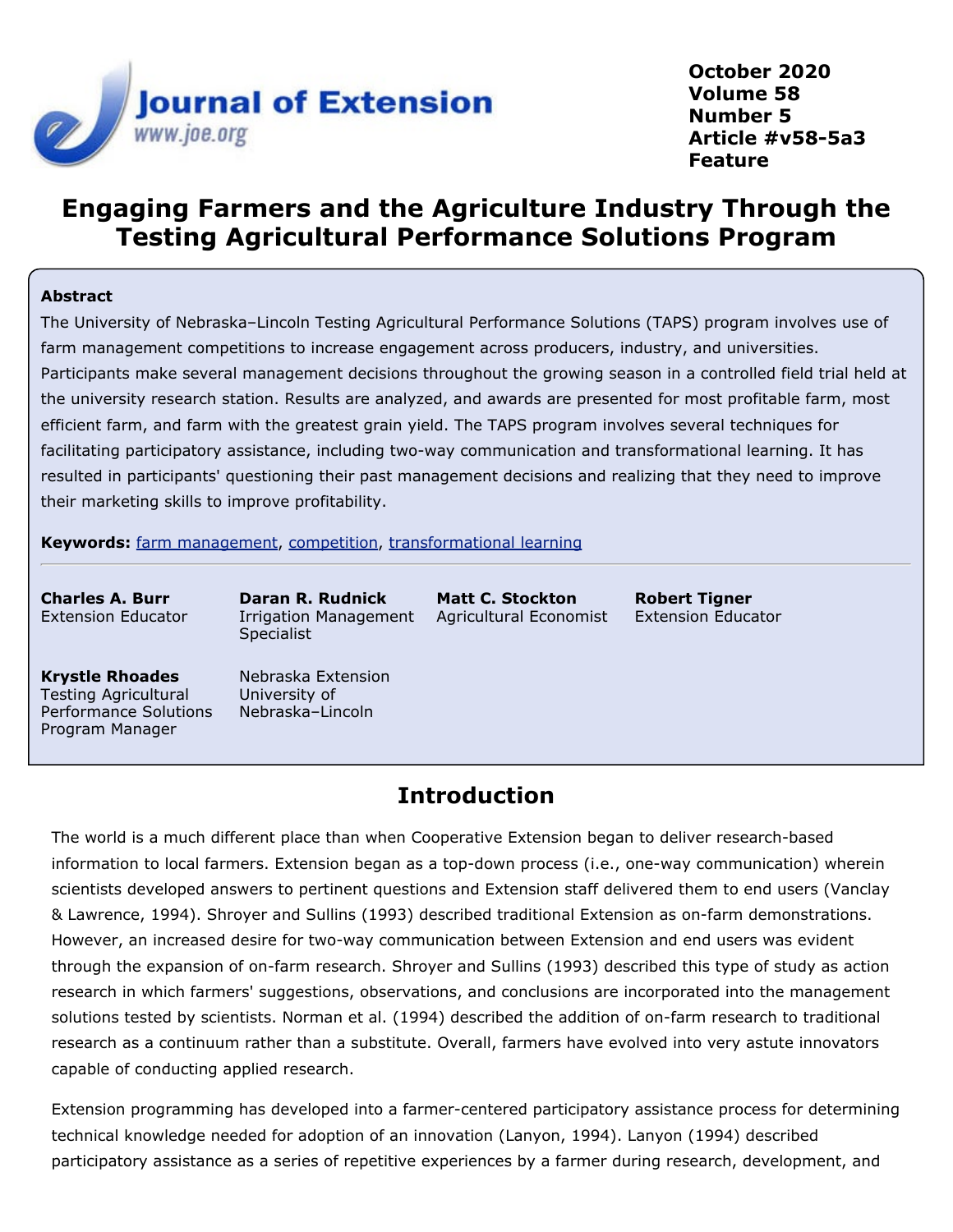implementation. As Vanclay and Lawrence (1994) explained, the lack of adoption of research findings by farmers, what Extension personnel might call best management practices, is part of the disconnect in the traditional Extension programming model. This circumstance is evident in the 2018 Census of Ag Irrigation Survey, which showed that only 31% of Nebraska irrigators used soil moisture monitoring to schedule irrigations whereas 48% used the older and less accurate method of determining hand feel of soil water.

It was these challenges that led to creation of the University of Nebraska–Lincoln (UNL) Testing Agricultural Performance Solutions (TAPS) education and extension program. Faculty at the West Central Research, Extension, and Education Center (WCREEC), including members of our author team, in cooperation with members of the Nebraska Water Balance Alliance conceptualized, planned, and implemented the program.

## **TAPS Creation and Overview**

We established the TAPS program in 2017 at the WCREEC, which is in North Platte, Nebraska. Although the TAPS program is ongoing and expanding, we have chosen to focus herein on the first 2 years of the project. The two primary agricultural production challenges in the area were and continue to be limited water resources and increasing levels of nitrate in the groundwater. In addition, crop prices at the time were at economically challenging levels for agricultural producers. To address the aforementioned issues, our TAPS team focused on profitability and input use efficiency when developing the TAPS program. Primary goals of the program were to

- increase adoption of practices to reduce cost of production,
- increase use of marketing tools to improve profitability, and
- increase adoption of best management practices to improve water and nitrogen efficiency.

With the many challenges related to agricultural production, a deeper level of engagement among stakeholders was needed. Thus, we designed the program to incorporate and engage agricultural researchers, technology providers, and industry personnel along with farmers. UNL's TAPS team and research technicians formed the foundation of the program, and the TAPS program was hosted at UNL facilities. The land-grant structure allowed for the oversight and neutrality needed to maintain a safe environment for producers, researchers, and industry suppliers to innovate, develop, test, learn about, and adopt new technologies; try new management practices and techniques; and make needed adjustments to achieve efficient, environmentally responsible, and profitable production of a crop. Furthermore, inclusion of local businesspersons, technology providers, farmers, and researchers in the program allowed a learning community to develop (Krasney & Doyle, 2002).

The TAPS program engages this learning community via farm management competitions held at research sites such as the WCREEC. Unlike with a simple yield contest where competitors' costs and revenues are ignored, the objectives of the TAPS farm management competitions relate directly to real farm management and the relationships of resource allocation to profitability and sustainability. The competitions occur in real time and include information regarding field conditions, market conditions, and regulatory constraints. Also unique to TAPS is the communication among participants, technology providers, and the university. As part of their participation, competitors use a web-based portal to access new and emerging technologies such as aerial imagery and sensor data for their specific plots at the research site. Several opportunities for stakeholders to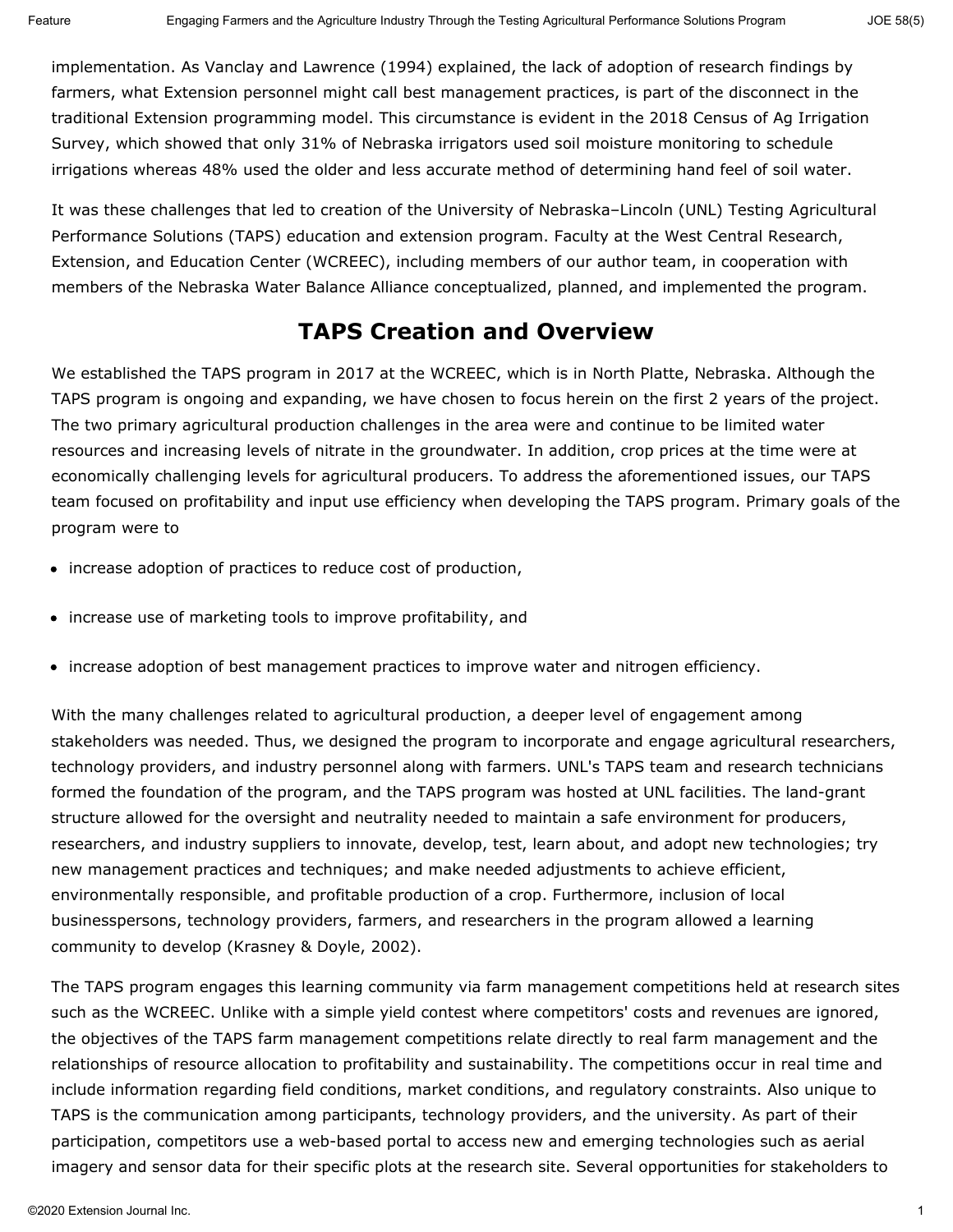meet and discuss outcomes and challenges and to share their experiences are a large part of the program. Communication, learning, and innovation are enhanced through continuous communication and direct yearlong interaction among those involved in the program as well as through sharing of the competition results and findings via publications, presentations, and news media outlets.

The TAPS design used during the program's first 2 years had many benefits:

- University researchers and Extension professionals competed against growers, using UNL recommendations. This scenario provided the opportunity for the university to prove research results and earn credibility.
- Farmers were able to use new and emerging methods and tools. This opportunity provided participants a safe place to familiarize themselves with and test technologies, systems, and methods. Such experience can lead to increased adoption of innovations, reduced risk, and increased productivity.
- Industry personnel became observers of application of their technologies and associated interactions, leading to clearer understanding and further development of their products.
- Other stakeholders, including those involved in regulation or advocacy, were able to participate and observe firsthand grower responses to various issues, such as changes in irrigation water value or availability, nitrogen fertilizer limitation, and so forth.

#### **Participants**

The TAPS program is based on a competitive model whereby participants (individuals and/or groups) compete in the management, production, and marketing of a crop. In other words, we host farm management competitions in which teams compete for specific awards and through the process are exposed to new technologies and experiences that will lead to efficient and profitable agricultural production. In the first year of the program, UNL Extension and/or Nebraska Natural Resource Districts personnel recruited participants. In the second year, and subsequent years, prior participants recruited others to compete, or individuals volunteered to compete after learning about the program through various media outlets. Although most participants in those first 2 years were farmers, student groups and state/local agencies also competed. Past TAPS participants are identified at [http://taps.unl.edu](http://taps.unl.edu/).

#### **Contest Outline**

In the first 2 years, each competition occurred on a single field (i.e., all teams within a competition had plots randomized within the same field at the university research site) to reduce variation in soil and weather conditions across the competitor sites, a factor that is often observed in on-farm research comparisons. In addition, this approach allowed for an experimental environment where statistical inferences were possible. The university's specialists and educators were treated as any other competitor; however, to prevent any claims of favoritism or biased accounting, they were not eligible to win awards. Although the actual land area for the competition was limited to three plots (three replications) per team, each team's plots were amplified on paper to represent a 3,000-ac or 1,000-ac harvested farm depending on the competition. All field operation and equipment costs were held the same for each team within a competition. The farm sizes we used were adequate for showing the impact of minor differences in management and sufficient quantities of grain to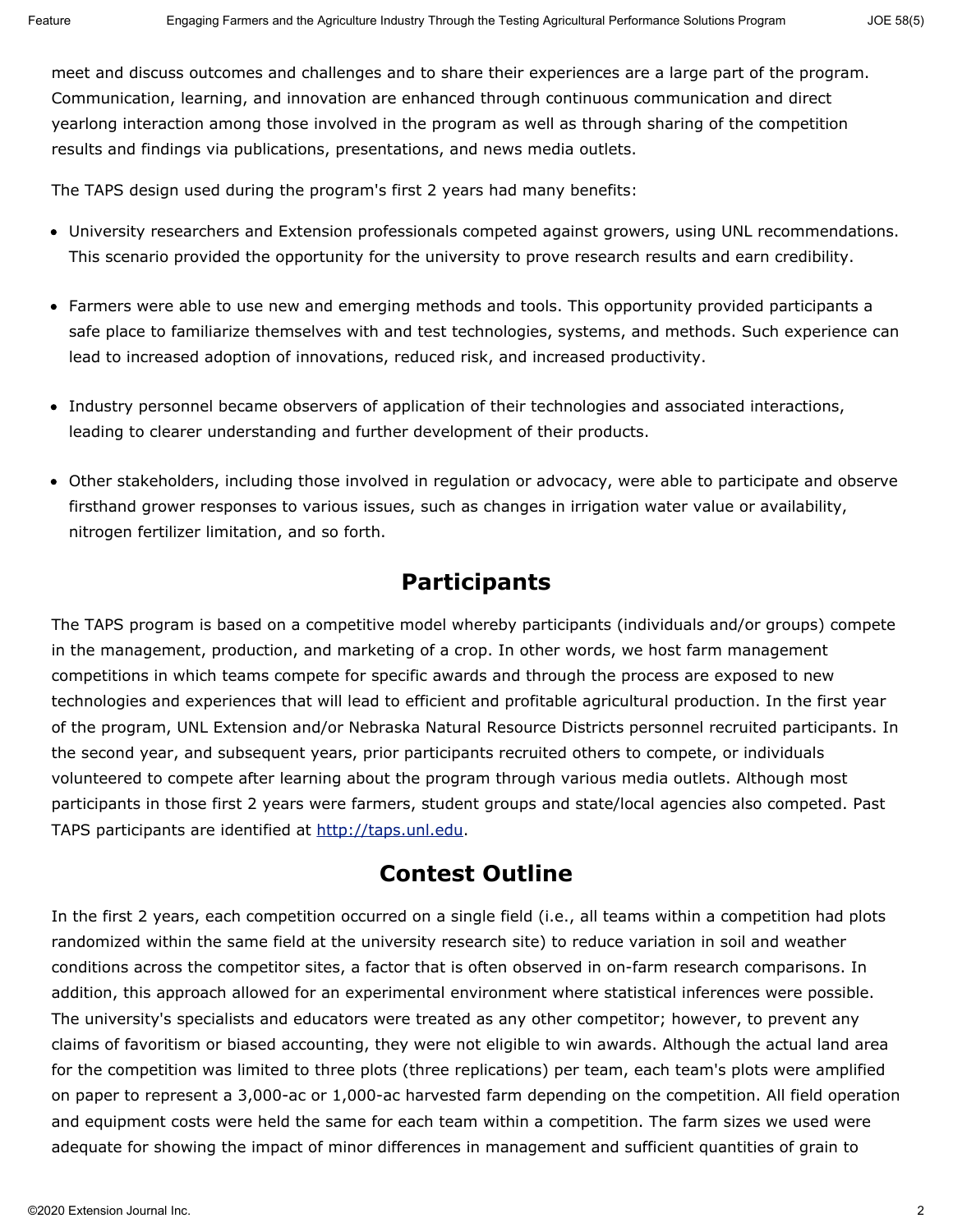market.

### **TAPS Competition Management Decisions**

Participants in the first and second years had control over six elements of farming operations/decisions:

- **Crop Insurance.** Participants were able to select any of the major types of yield and/or revenue protection crop insurance, including supplemental hail and wind damage insurance. The area covered by crop insurance and/or damage included five fields in close proximity to the competition site. Crop damage reports on these fields were used to determine yield loss and indemnity claims.
- **Hybrid and Seeding Rate.** Soil samples were collected and sent to a commercial laboratory for analysis, with the resulting data provided to participants. Each team selected a hybrid and seeding rate for their farm (plots). A precision planter sowed the seeds at the rate selected by the team. Cost information was obtained from the selected seed companies' district sales managers. A team's cost per acre was determined according to planting population, per-acre equipment costs, and seed costs. Seed costs were adjusted for early season purchase and the appropriate volume discounts based on the size of the simulated farm.
- **Grain Marketing.** Five marketing methods were available for competitors to use to market their grain production from mid-March to mid-November; these were cash sales, forward contract, basis contract, simple hedge to arrive, and futures contracts. All sales or purchases of contracts were required to be time stamped within 24 hr through use of the online form submission portal at the TAPS website [\(http://taps.unl.edu](http://taps.unl.edu/)). This setup provided adequate information for validating each transaction. Any grain not priced by each participant by the marketing deadline (e.g., November 15) was "sold" at the local North Platte, Nebraska, grain elevator at the cash price.
- **Irrigation Scheduling.** Each team had the opportunity to apply 0 to 1 in. of water twice a week throughout the growing season. Doing so required accessing a form through the TAPS website and submitting it by 10 a.m. Monday and/or Thursday prior to the requested irrigation application. A proportional amount of irrigation water was applied during scheduled fertigation operations at a maximum rate of 0.30 in. with 30 lb of nitrogen in the form of urea ammonium nitrate (UAN) 32%. The variable cost to pump an acre-inch of water was \$7.80.
- **Nitrogen Application.** Participants were given the opportunity to decide on nitrogen application scheduling and amounts. Nitrogen fertilizer was applied in the form of UAN 32% with opportunities for application using three methods: (a) preplant, (b) side-dress, and (c) fertigation. Participants could choose to apply nitrogen using any number of applications and could choose the amount applied during each application. Preplant and side-dress applications allowed up to 120 lb of nitrogen per acre. The four fertigation application options (V9, V12, VT/R1, and R2 growth stages) allowed up to 30 lb per acre per application.

All other production and management decisions (i.e., those related to pesticide use, tillage, residue management) were the same for all plots. WCREEC staff and employees conducted physical management of the plots, including machinery and irrigation system operation, application of chemicals, and harvesting. Participants were provided soil water data from a capacitance probe installed in one of their three replicated plots. In addition, aerial and satellite imagery, weather station data, plant growth parameters, and other data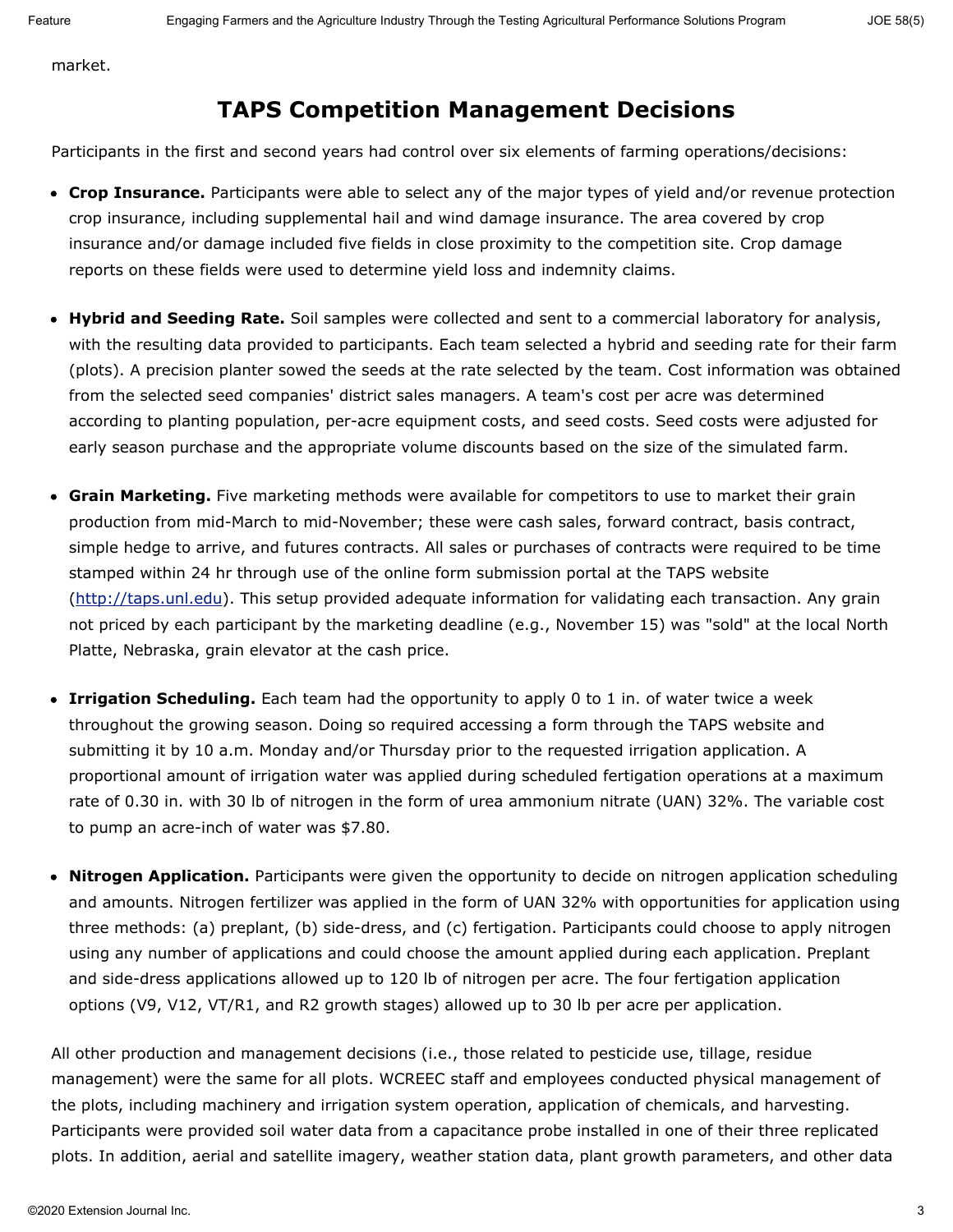sources/information were provided to all participants to help in the management of their plots.

## **Description of Awards**

The participants competed for three awards:

- most profitable farm,
- highest input use efficiency, and
- greatest grain yield.

The most significant award was established for the most profitable farm to emphasize that profit is one of the primary drivers in the business of farming and that without it, sustainability is unlikely. The TAPS team determined profitability by calculating the difference of revenue (income) minus costs (expenses). Revenue was determined according to each team's grain sales, quantity of production, and insurance indemnity payments. The Nebraska Crop Budgets for irrigated corn production were used to estimate a typical machinery complement, a set of crop inputs, and land expenses (rent or return on investment) in the calculation of profitability. However, costs for harvest, irrigation, grain drying, hauling, and fertilizer were adjusted to yields and use in the competition.

For the highest input use efficiency award, we used the Water  $\times$  Nitrogen Intensification Performance Index (Lo et al., 2019).

The award for greatest grain yield was initially called into question in that yield should not be a primary goal of crop production. However, further discussion revealed that greatest grain yield was too important to ignore and that the opportunity to discover and learn about the yield-to-profit and yield-to-efficiency relationships was too great to neglect.

## **Timeline**

During the first 2 years, the TAPS farm management competitions began with a kickoff meeting in March of the respective year. Participants were provided a project description and introduced to the TAPS webpage. Participants were required to submit their crop insurance decision by the end of March and their hybrid selection, seeding rate, and preplant nitrogen decisions by mid-April. Subsequent nitrogen, irrigation, and marketing decisions were made throughout the growing season. Marketing was closed mid-November, and the awards banquet occurred in mid-December. Two major education and engagement events occurred during the growing season. The first was a field tour held in June, where participants could view their plots and reflect on their management decisions to date. The second was the annual August Water and Crops Field Day, which included a TAPS update, a participant panel discussion, and an industry fair of the latest technology and services in crop production.

### **Results and Impact**

### **TAPS Competition Results**

Selected results from the 2018 corn farm management competition held at the WCREEC are shown in Table 1.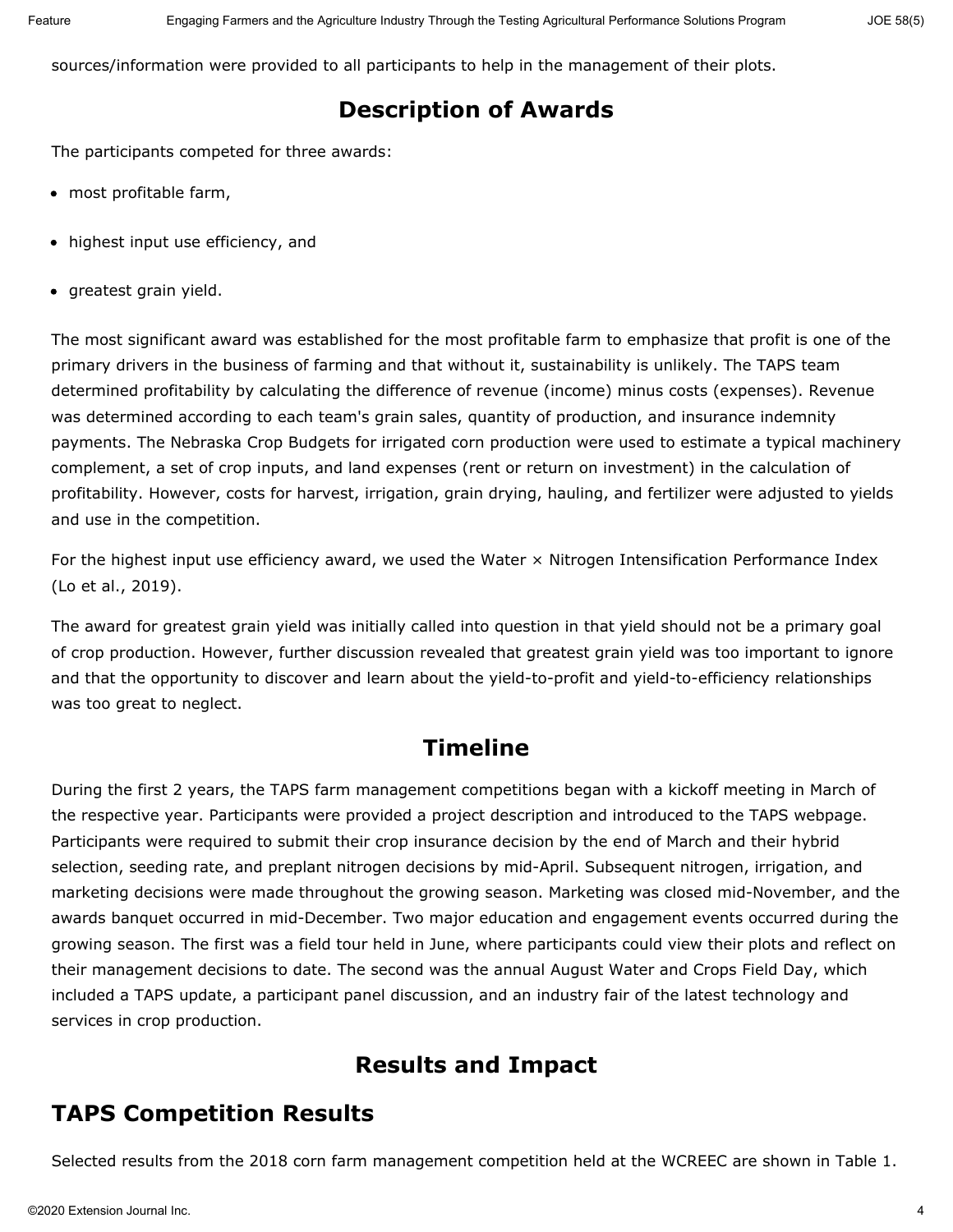The wide range in profitability showed that there were improvements to be made by reducing input costs and improving marketing strategies. Furthermore, the results showed that several contestants had similar yields with varying levels of irrigation and nitrogen fertilizer amounts, highlighting the importance of efficiency and cost of production concepts. Farm 12 served as a control plot with no irrigation or nitrogen applied. Several key takeaways have resulted from the competitions. The winners of the award for highest input use efficiency in the first 2 years (2017 and 2018) had the highest and second highest yields, respectively. Price received and marketing proved to be one of the key drivers of profitability. Most teams that achieved a significant profit did some forward contracting or sold on the futures market during the growing season.

#### **Table 1.** Sample Results and Selected Inputs for the 2018 Testing Agricultural Performance Solutions (TAPS) Corn Farm Management Competition

| Farm #         | Nitrogen, lb/ac | Irrigation, in. | Yield, bu/ac                    | <b>Efficiency rank</b>                          | Profit, \$/ac        |
|----------------|-----------------|-----------------|---------------------------------|-------------------------------------------------|----------------------|
| $\mathbf{1}$   | 210             | 11.7            | 275                             | 16                                              | 179                  |
| 2              | 200             | $_{\rm 8.0}$    | 256                             | $14\,$                                          | 227                  |
| 3              | 190             | 9.2             | 262                             | 12                                              | 185                  |
| $\overline{a}$ | 215             | 5.6             | 249                             | 15                                              | 205                  |
| 5              | 180             | 9.0             | 247                             | 18                                              | 149                  |
| 6              | 165             | 5.1             | 234                             | 13                                              | 159                  |
| $\overline{7}$ | 200             | 9.6             | 289                             | $\boldsymbol{6}$                                | 276                  |
| $\,8\,$        | 205             | $6.0\,$         | 241                             | 19                                              | 133                  |
| 9              | 225             | 6.6             | 270                             | $11\,$                                          | 201                  |
| 10             | 195             | 8.2             | 274                             | 8                                               | 215                  |
| $11\,$         | 180             | 6.6             | 257                             | $\mathsf 9$                                     | 186                  |
| 12             | $\pmb{0}$       | $0.0\,$         | 138                             | N/A                                             | N/A                  |
| 13             | 140             | $6.2\,$         | 258                             | $\mathsf{2}$                                    | 278                  |
| 14             | 190             | 4.6             | 261                             | 5                                               | 217                  |
| 15             | 195             | 4.7             | 279                             | $\mathbf 1$                                     | 261                  |
| 16             | 155             | 9.1             | 240                             | $17\,$                                          | 161                  |
| 17             | 130             | $1.1\,$         | 222                             | $\mathsf 3$                                     | 138                  |
| 18             | 175             | 9.7             | 264                             | $10\,$                                          | 232                  |
| 19             | 190             | 5.0             | 256                             | $\overline{7}$                                  | 176                  |
| 20             | 200             | 5.3<br>.        | 272<br><b>Contract Contract</b> | $\overline{\mathbf{4}}$<br>$\sim$ $\sim$ $\sim$ | 195<br>$\sim$ $\sim$ |

*Note.* The TAPS competition was held at the University of Nebraska–Lincoln West Central Research, Extension, and Education Center in North Platte, Nebraska.

Several journalists attended the TAPS educational events and provided positive feedback and media coverage. One media outlet represented was a regional publication, *Nebraska Farmer*, which printed several stories after staff interviewed participants and contest award winners. In addition to these media releases, social media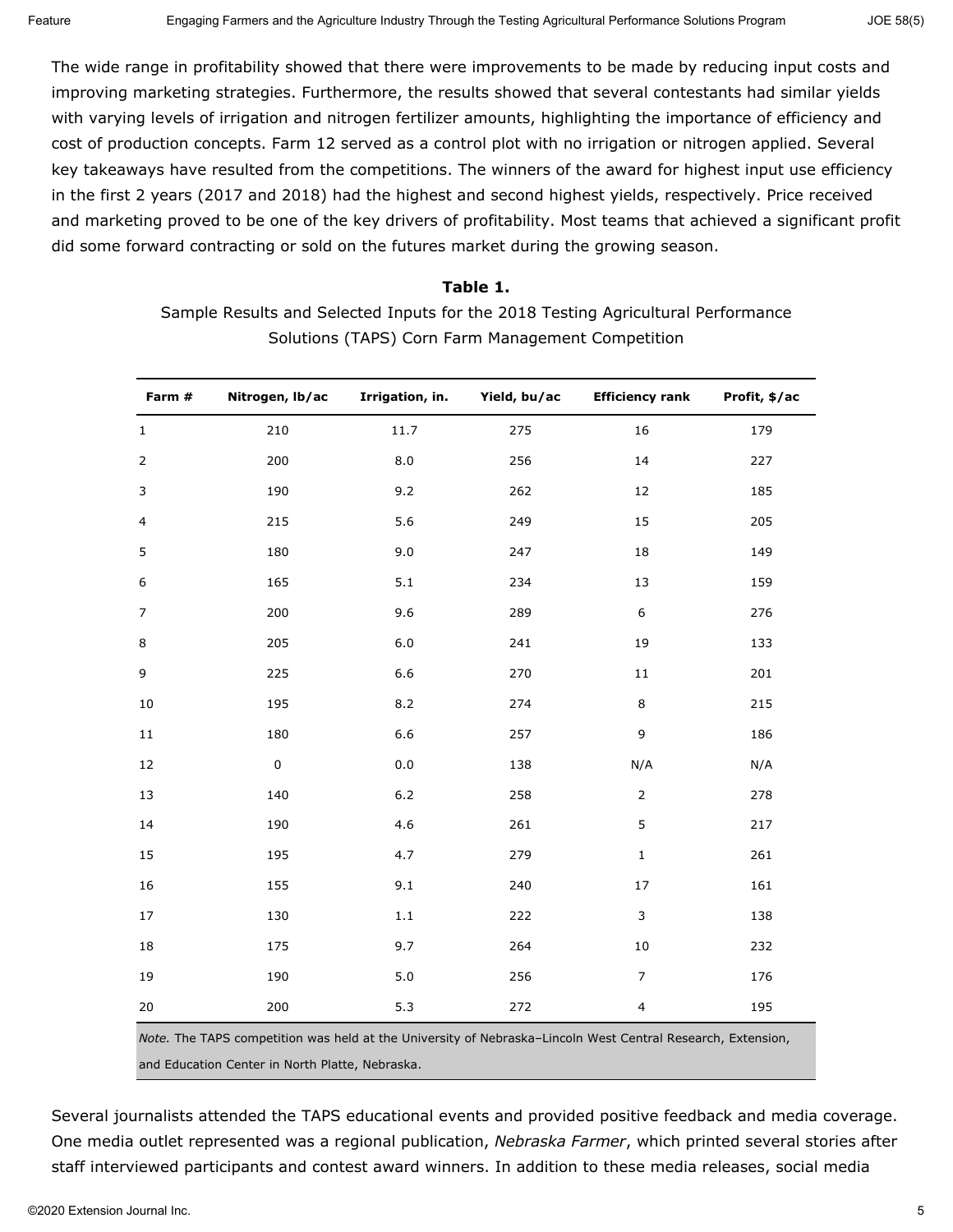posts and stories, including in UNL's *CropWatch* newsletter and Cornhusker Economics website, were completed, all of which contributed to sharing the successes of the TAPS program.

## **Participant Survey Results**

Preliminary impacts were documented through two tools: a follow-up survey with the participants after competing and an awards banquet participant survey.

# *Follow-Up Survey*

After the competition, participants were given a written survey to complete. The survey focused on the TAPS program in general and on possible changes in thinking or behavior. The survey results indicated that 39% of the participants were recruited by UNL, 33% by a friend, and the remaining 28% in some other way. Thirtyfour percent of the participants joined TAPS to learn from other competitors, 31% to test new technology, 14% to help someone who asked them to participate, and the remaining 21% for other reasons. Seventyseven percent of participants found that TAPS met or exceeded their expectations. Seventy-four percent of the competitors indicated that if asked by a neighbor about TAPS they would rate it as being a great program, and 26% indicated that they would rate it as good. The remaining portion of the survey documented changes in thinking or behaviors. Findings regarding respondents' greater likelihood of taking certain actions are as follows:

- 73.5% were more likely to look for more early or preharvest sales of their crops;
- 73.5% were more likely to use the futures market in some way;
- 67.6% were more likely to use soil water status as measured by technology to schedule irrigation; and
- 67.6% were more likely to use soil analysis for determining the amount of nitrogen fertilizer to apply.

Respondents also provided additional comments. Examples are as follows:

- On participant said, "I've really learned a lot by participating in the UNL-TAPS competition. There were a lot of really cool tools at our disposal and we had the opportunity to see if they can add value to our operation without risk."
- Another participant stated that looking at the results had made him "question every management decision" he had ever made on his own operation.
- A 2017 participant who admitted having conducted no marketing during the growing season on his own operation proclaimed that he had already forward contracted grain for his operation for 2018.

## *Banquet Participant Survey*

Among banquet participant survey respondents, 89% indicated high agreement with the statement that they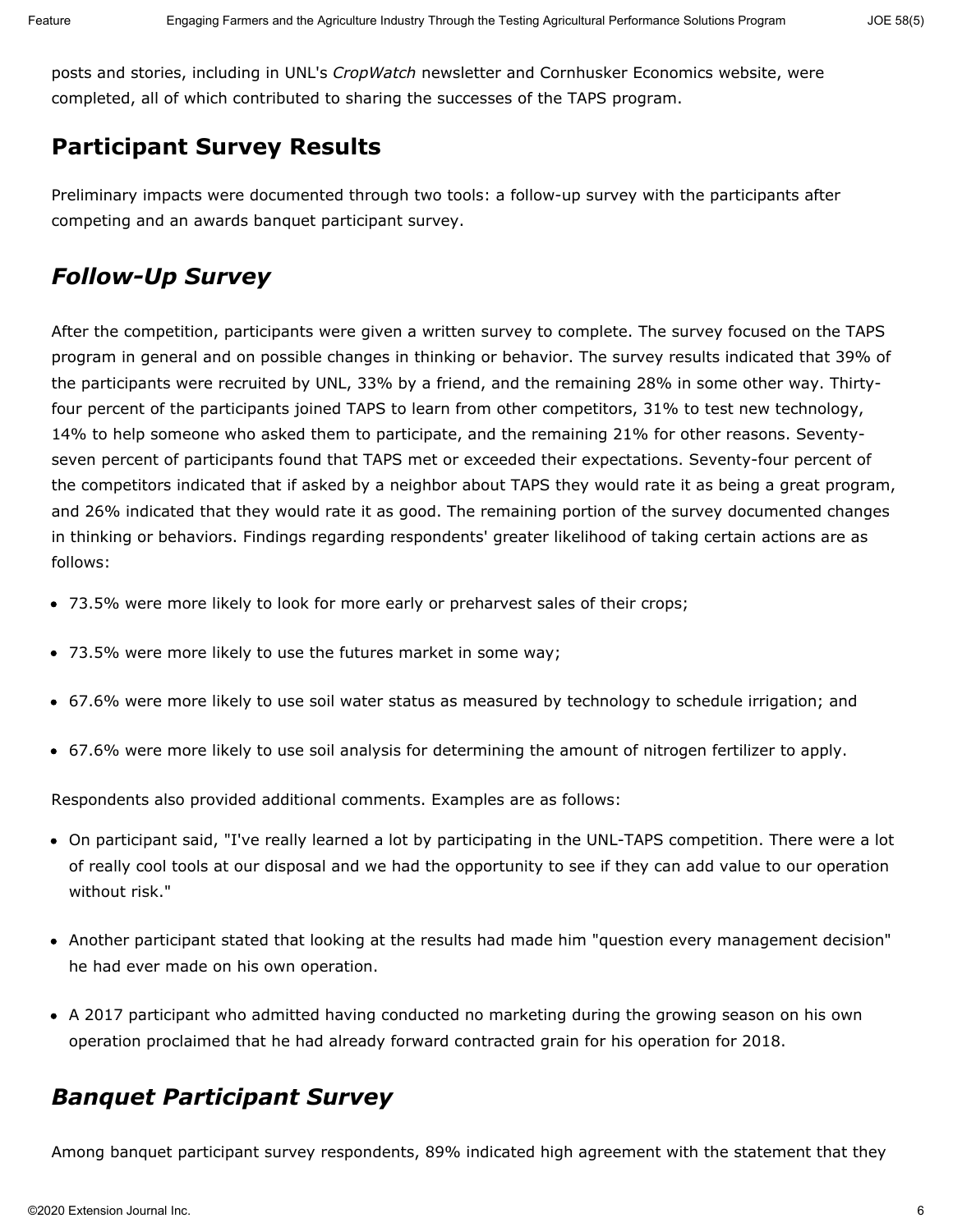had been rewarded for their invested efforts and participation in the program. Additionally, 89% indicated high agreement with the statement that having ag technology and service providers involved in the competition added positively to the experience. Overall, findings suggested that the TAPS program increased stakeholder engagement and interest, making it another tool in the university's arsenal for fulfilling its landgrant objectives.

#### **Growth of Program**

The TAPS competition began with 15 teams comprising 18 contestants in a single competition in 2017. The program expanded, not only with other competitions, but also in number of participants. In 2019, the TAPS program hosted five competitions in two states, using three crops and two irrigation application methods. Fifty-eight teams comprising 160 individuals competed in those events.

#### **Conclusion**

We submit the TAPS model of hosting farm management competitions as a new method of Extension programming. The TAPS farm management competition model included several of the 10 steps outlined by Franz (2007) and originally referenced by Mezirow (2000) in the process of transformative learning. Notably, several participants experienced a disorienting dilemma when they realized that their performance was less than expected compared to their peers. This caused them to undergo a self-examination of their decisions and has caused them to look more critically at how they are running their own operations. The process of engaging with other participants and university and industry partners further encouraged them to consider potential changes in their management strategies. Complete results can be found at the TAPS website: [http://taps.unl.edu](http://taps.unl.edu/).

#### **Author Note**

Correspondence concerning this article should be addressed to Charles A. Burr. Email: [chuck.burr@unl.edu](mailto:chuck.burr@unl.edu)

#### **References**

Franz, N. (2007). Adult education theories: Informing Cooperative Extension's transformation. *Journal of Extension*, *45*(1), Article 1FEA1.<https://www.joe.org/joe/2007february/a1.php>

Krasney, M., & Doyle, R. (2002). Participatory approaches to program development and engaging youth in research: The case of an inter-generational urban community gardening program. *Journal of Extension*, *45*(5), Article 5FEA3.<https://www.joe.org/joe/2002october/a3.php>

Lanyon, L. E. (1994). Participatory assistance: An alternative to transfer of technology for promoting change on farms. *American Journal of Alternative Agriculture*, *9*(3), 136–142.

Lo, T., Rudnick, D. R., Burr, C. A., Stockton, M., & Werle, R. (2019). Approaches to evaluating grower irrigation and fertilizer nitrogen amount and timing. *Agricultural Water Management*, *213*(1), 693–706.

Mezirow, J. (Ed.). (2000). *Learning as transformation: Critical perspectives on a theory in progress.* Jossey-Bass.

Norman, D. W., Frankenberger, T. R., & Hildebrand, P. E. (1994). Agricultural research in developed